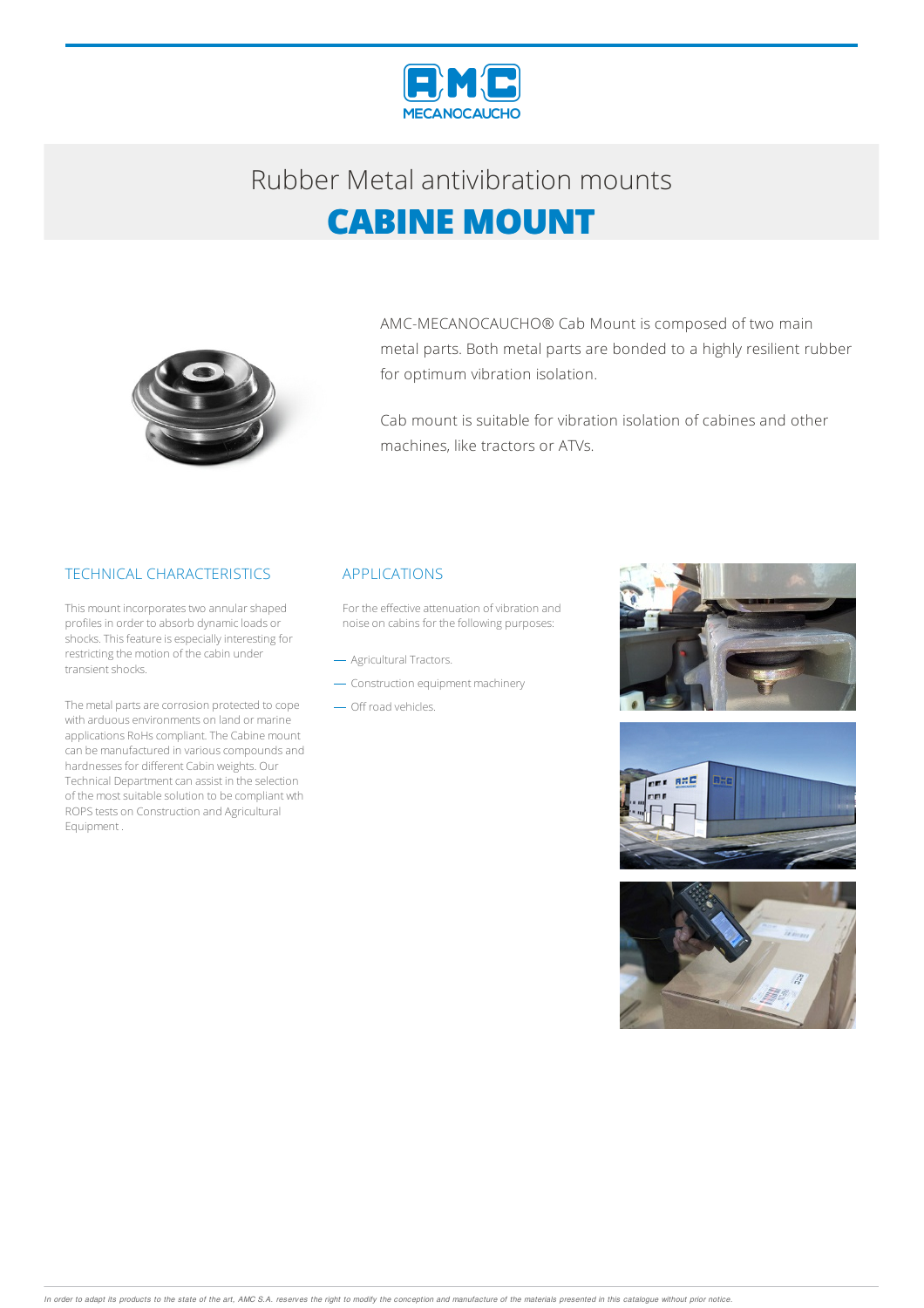

### Rubber Metalantivibration mounts

# **CABINE MOUNT**

#### DRAWINGS



| <b>Type</b>     | (mm.) | (mm.) | <b>Weight</b><br>(gr. | $\mathsf{Load}$<br>$(kg.)$ | ø  | <b>Shore</b> | Code   |
|-----------------|-------|-------|-----------------------|----------------------------|----|--------------|--------|
| Cabine Mount 75 |       | 20    | 328                   | 80                         | 16 | 45 Sh        | 137371 |
|                 |       |       |                       | 150                        | 16 | 60 Sh        | 137372 |
|                 | 55,5  |       |                       | 80                         | 20 | 45 Sh        | 137373 |
|                 |       |       |                       | 150                        | 20 | 60 Sh        | 137374 |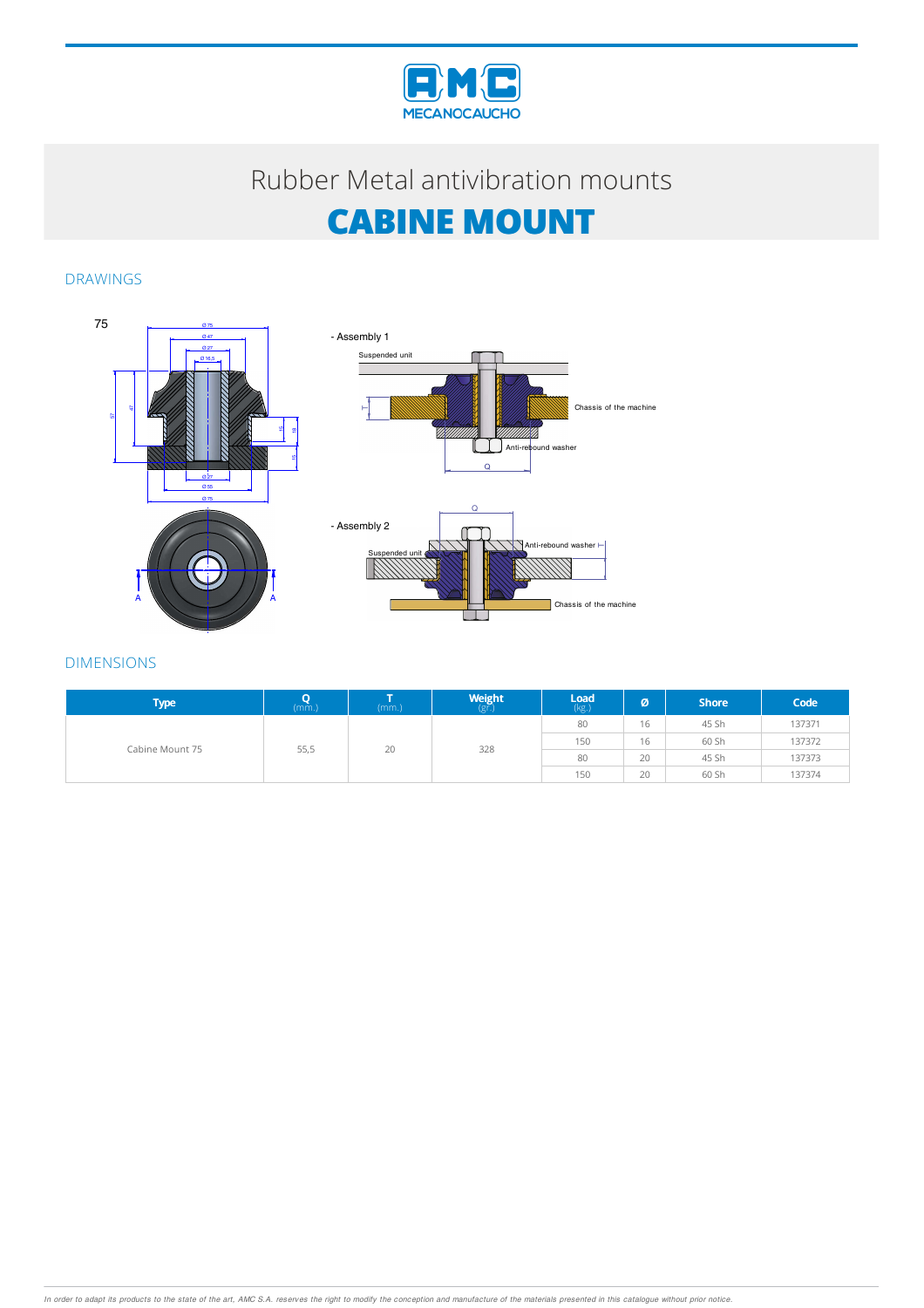

### Rubber Metalantivibration mounts

# **CABINE MOUNT**

DRAWINGS





| <b>Type</b>     | (mm.) | (mm.) | $W$ eight | $\mathsf{Load}$ (kg.) | ø  | <b>Shore</b> | Code   |
|-----------------|-------|-------|-----------|-----------------------|----|--------------|--------|
| Cabine Mount 80 | 60    | 16    | 616       | 200                   | 16 | 50 Sh        | 137353 |
|                 |       |       |           | 300                   | 16 | 60 Sh        | 137354 |
|                 |       |       |           | 200                   | 20 | 50 Sh        | 137351 |
|                 |       |       |           | 300                   | 20 | 60 Sh        | 137352 |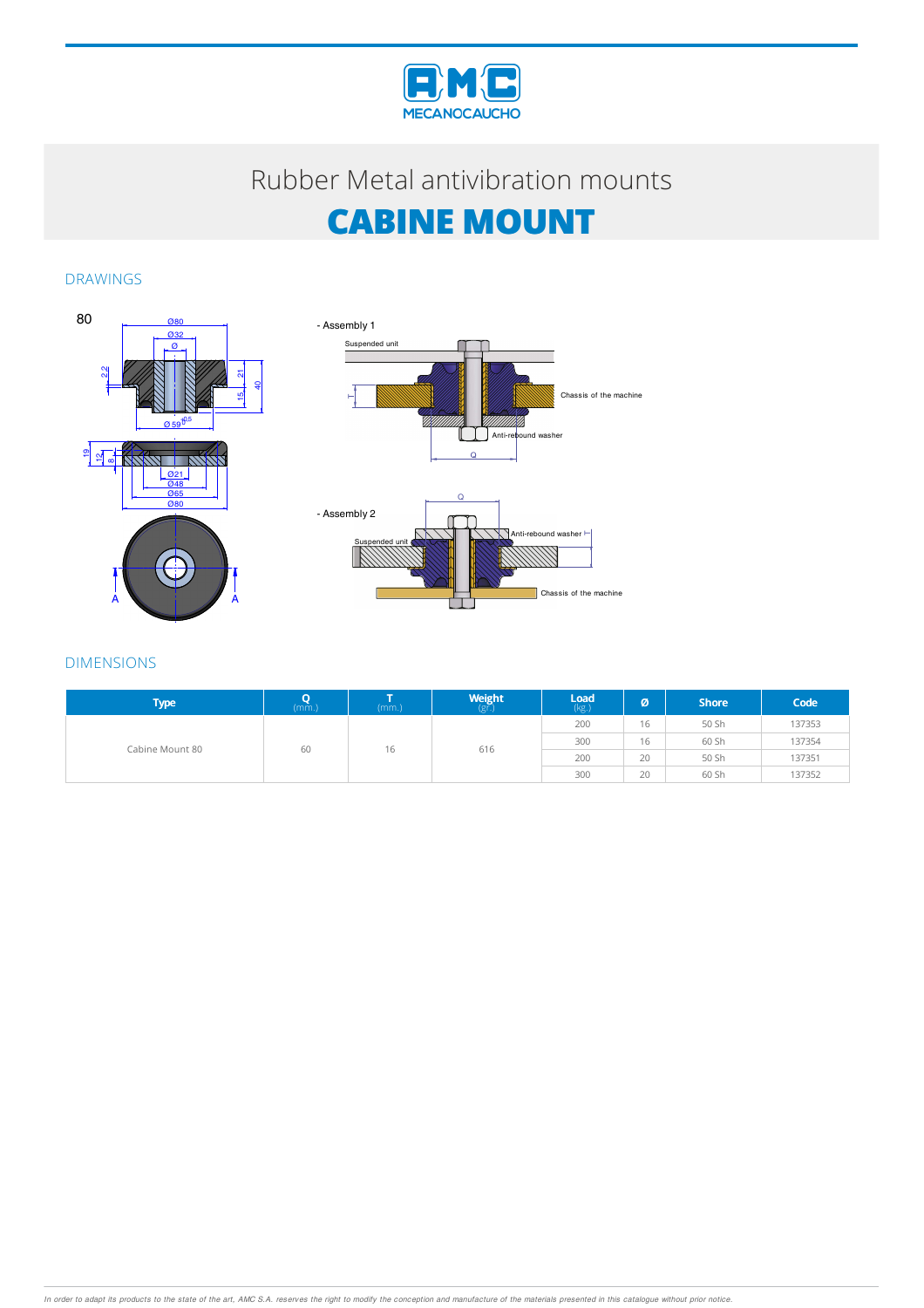

### Rubber Metalantivibration mounts

## **CABINE MOUNT**

### DRAWINGS





| <b>Type</b>     | (mm.) | (mm.) | <b>Weight</b><br>(gr. | $\mathsf{Load}$ (kg.) | Ø  | <b>Shore</b> | Code   |
|-----------------|-------|-------|-----------------------|-----------------------|----|--------------|--------|
| Cabine Mount 85 | 60    | 16    | 300                   | 75                    | 16 | 45 Sh        | 137322 |
|                 |       |       |                       | 150                   | 16 | 60 Sh        | 137323 |
|                 |       |       |                       | 75                    | 20 | 45 Sh        | 137313 |
|                 |       |       |                       | 150                   | 20 | 60 Sh        | 137311 |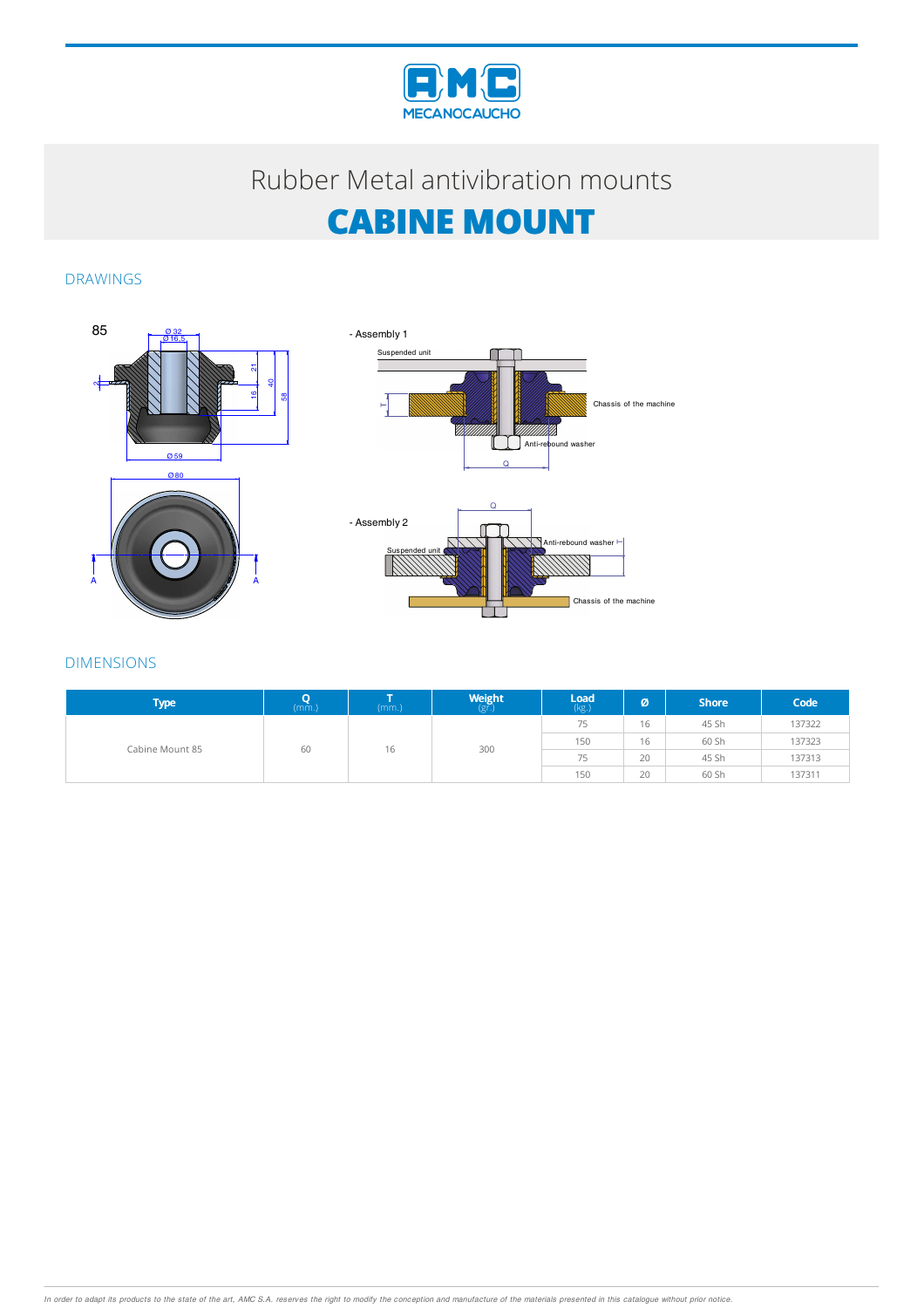

## Rubber Metal antivibration mounts

# **CABINE MOUNT**

DRAWINGS



| <b>Type</b>      | $(m\tilde{m})$ | (mm.)                                                                                             | $\begin{array}{c}\textbf{Weight} \\ \textbf{(g)}\end{array}$ | <b>Load</b><br>(kg.) | Ø  | <b>Shore</b> | Code   |
|------------------|----------------|---------------------------------------------------------------------------------------------------|--------------------------------------------------------------|----------------------|----|--------------|--------|
| Cabine Mount 105 |                | 190<br>16<br>45 Sh<br>250<br>16<br>50 Sh<br>350<br>60 Sh<br>16<br>20<br>600<br>20<br>190<br>45 Sh |                                                              |                      |    |              | 137301 |
|                  |                |                                                                                                   |                                                              |                      |    |              | 137318 |
|                  | 75             |                                                                                                   |                                                              | 137315               |    |              |        |
|                  |                |                                                                                                   |                                                              |                      |    |              | 137302 |
|                  |                |                                                                                                   |                                                              | 250                  | 20 | 50 Sh        | 137320 |
|                  |                |                                                                                                   |                                                              | 350                  | 20 | 60 Sh        | 137319 |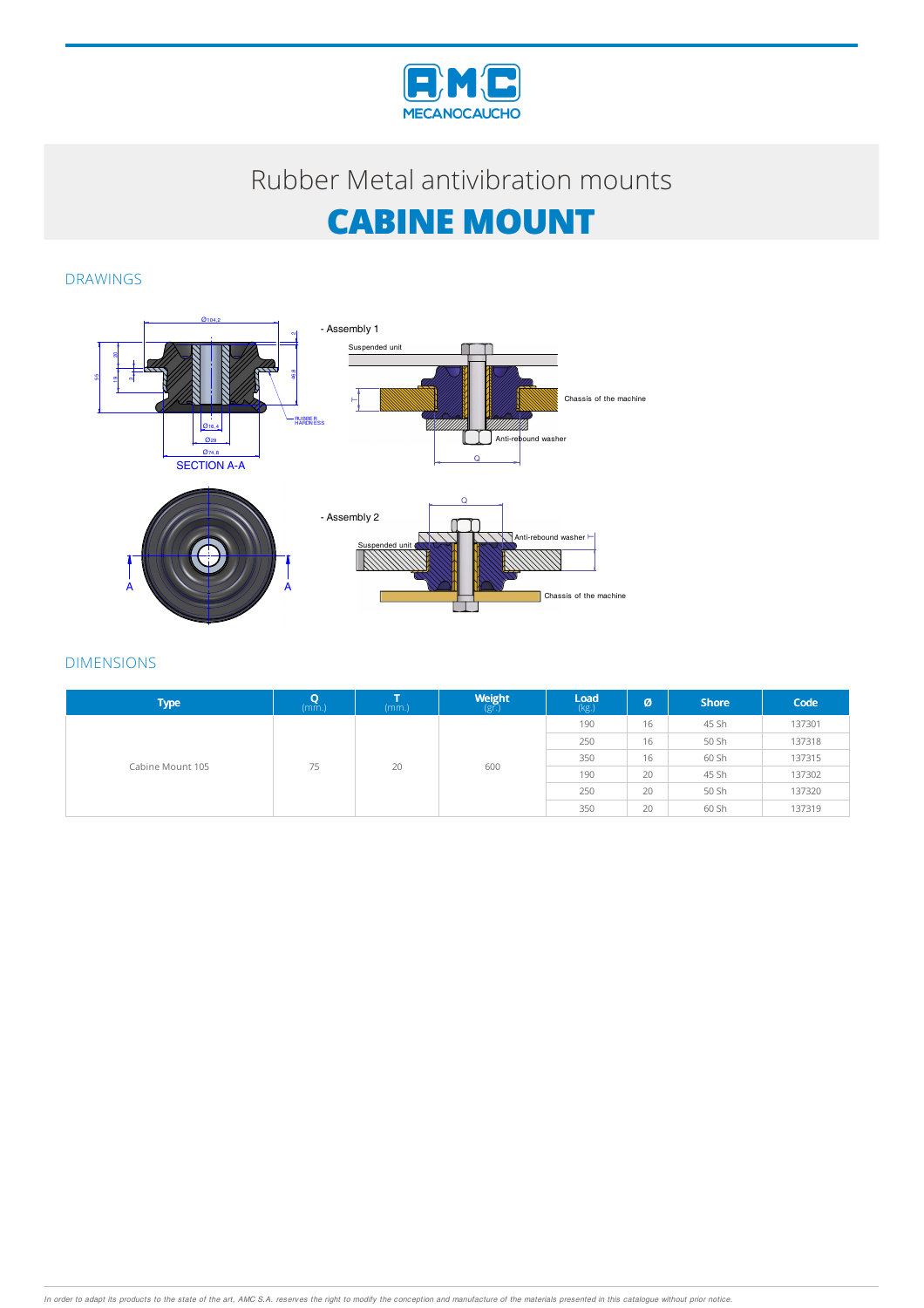

## Rubber Metal antivibration mounts

## **CABINE MOUNT**

### ELASTICAL PROPERTIES



In order to adapt its products to the state of the art, AMC S.A. reserves the right to modify the conception and manufacture of the materials presented in this catalogue without prior notice.